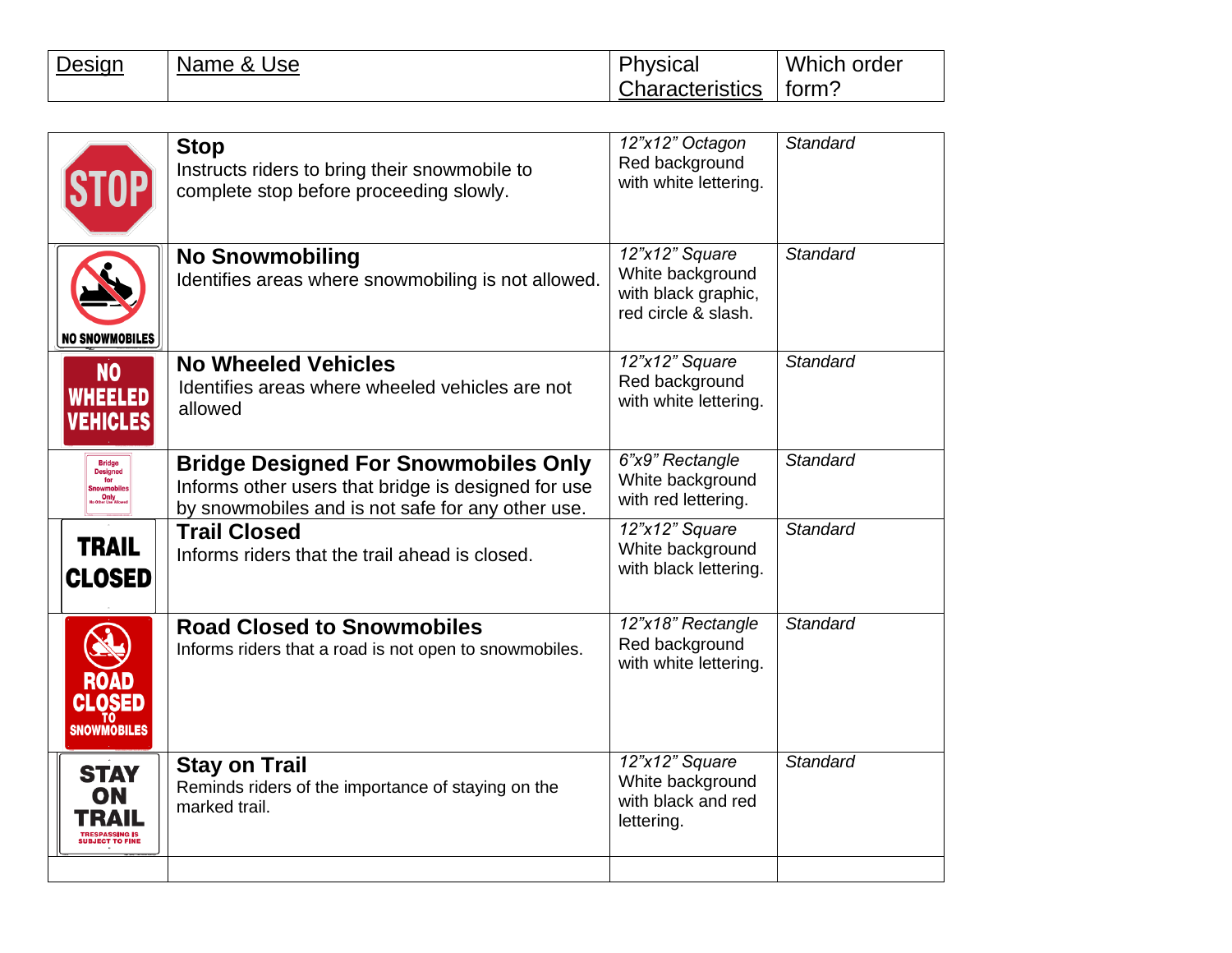| <b>Design</b>             | Name & Use                                                                   | Physical                                   | Which order     |
|---------------------------|------------------------------------------------------------------------------|--------------------------------------------|-----------------|
|                           |                                                                              | <b>Characteristics</b>                     | form?           |
|                           | <b>Do Not Enter</b>                                                          | 12"x12" Square                             | <b>Standard</b> |
|                           | Instructs riders not to enter a particular area or trail.                    | White background,<br>red circle with white |                 |
|                           |                                                                              | lettering.                                 |                 |
| <b>DO NOT ENTER</b>       |                                                                              |                                            |                 |
| <b>PRIVATE</b>            | <b>Private Trail</b>                                                         | 12"x12" Square                             | <b>Standard</b> |
| <b>SNOWMOBILE</b>         | Informs riders that the trail leads to a private residence                   | White background<br>with red lettering.    |                 |
| TRAIL                     | and is not a VAST trail.                                                     |                                            |                 |
|                           |                                                                              | 12"x12" Square                             | <b>Standard</b> |
|                           | <b>Dead End</b><br>Informs riders that the trail does not connect through to | White background                           |                 |
| DEAD                      | another trail.                                                               | with red lettering.                        |                 |
| END                       |                                                                              |                                            |                 |
|                           |                                                                              |                                            |                 |
|                           | <b>No ATV's</b><br>Informs other users that ATV's are not allowed on VAST    | 12"x12" Square<br>White background         | Standard        |
|                           | trails.                                                                      | with black graphic,                        |                 |
| <b>NO ATVs</b>            |                                                                              | red circle & slash.                        |                 |
|                           | <b>Trail Open to Snowmobiles Only</b>                                        | 12"x18" Rectangle                          | Standard        |
| <b>TRAIL</b>              | Informs other users that VAST trails are open for                            | Red background                             |                 |
| <b>OPEN</b>               | snowmobile travel only and that other uses are not                           | with white lettering.                      |                 |
| <b>SNOWMOBILES</b>        | permitted.                                                                   |                                            |                 |
|                           |                                                                              |                                            |                 |
| ONLY                      |                                                                              |                                            |                 |
|                           | <b>Speed Limit</b>                                                           | 12"x12" Square                             | <b>Standard</b> |
| MAX SPEED                 | Instructs riders not to exceed a specified speed limit                       | White background                           | 15mph and       |
| <b>35 MPH</b>             | (Miles Per Hour) while operating their snowmobile along                      | with black lettering.                      | 25mph also      |
| VIOLATORS SUBJECT TO FINE | the trail.                                                                   |                                            | available       |
| <b>Curfew</b>             | <b>Curfew Signs</b>                                                          | 12"x18" Rectangle                          | <b>Standard</b> |
| Trail                     | Informs riders that the trail ahead is closed during                         | Red background                             |                 |
|                           | certain hours of the day or night.                                           | with white lettering.                      |                 |
|                           |                                                                              |                                            |                 |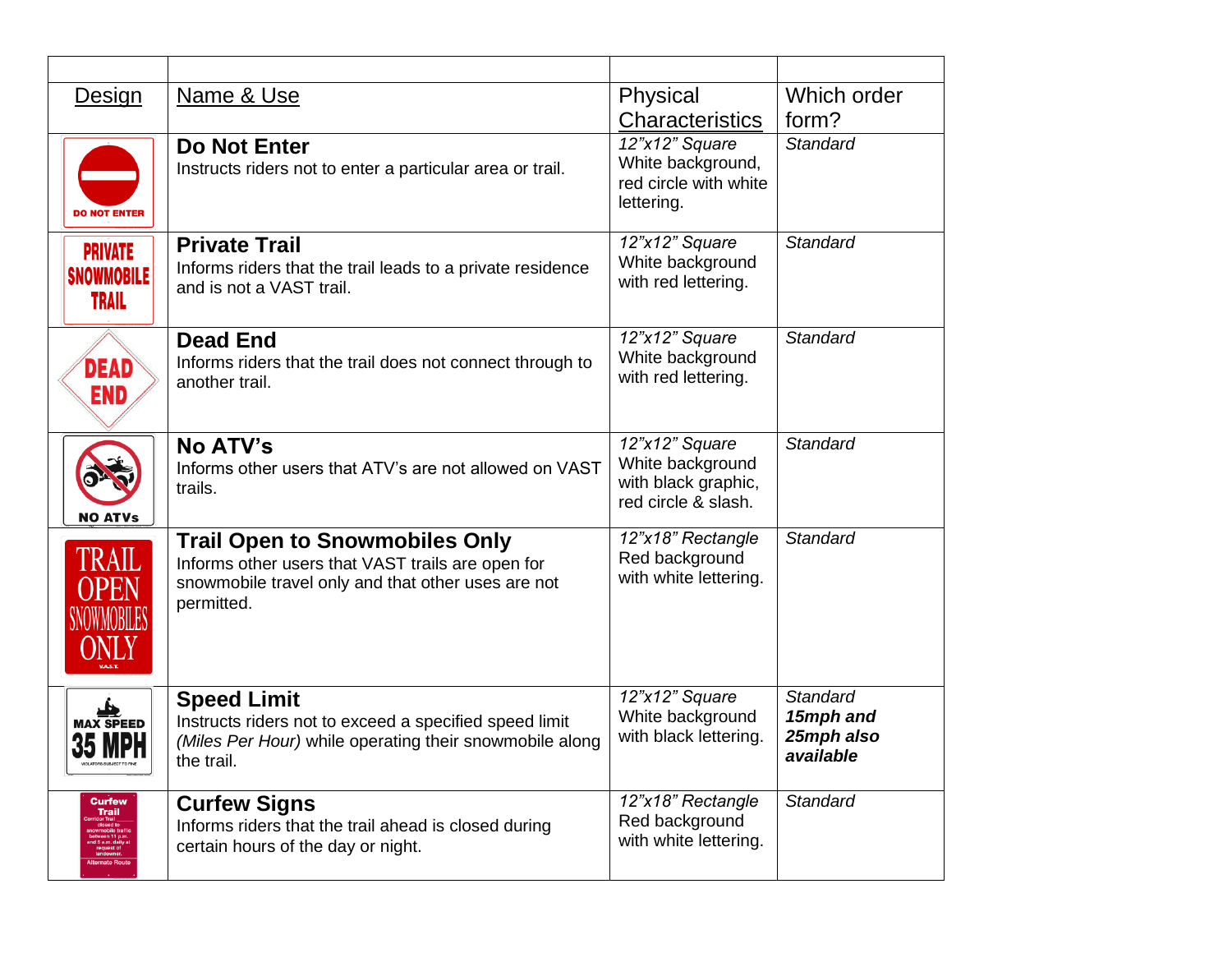| <b>Design</b>                   | Name & Use                                                                                                                          | Physical                                                                | Which order          |
|---------------------------------|-------------------------------------------------------------------------------------------------------------------------------------|-------------------------------------------------------------------------|----------------------|
|                                 |                                                                                                                                     | Characteristics                                                         | form?                |
|                                 | <b>Stop Ahead</b><br>Informs riders that they are approaching a Stop Sign.                                                          | 12"x12" Square<br>Yellow background,<br>red octagon, black<br>arrow.    | <b>Standard</b>      |
| <b>STOP AHEAD</b>               | Stop Ahead - RR Xing<br>Informs riders that they are approaching a<br>stop sign placed on either side of active<br>railroad tracks. | 12"x12" Square<br>Yellow background,<br>red lettering.                  | <b>Standard</b>      |
| <b>SLOW</b>                     | <b>Slow</b><br>Instructs riders it is necessary to reduce<br>their speed.                                                           | 12"x12" Square<br>Yellow background,<br>black lettering.                | <b>Standard</b>      |
|                                 | <b>Arrow (Left or Right Turn)</b><br>Informs riders that the trail makes a<br>significant change in direction.                      | 12"x12" Square<br>Yellow background,<br>black arrow.                    | <b>Standard</b>      |
| <b>BRIDGE</b><br><b>AHEAD</b>   | <b>Bridge Ahead</b><br>Informs riders they are approaching a<br>bridge which is narrower than the trail.                            | 12"x12" Square<br>Yellow background,<br>black graphic and<br>lettering. | <b>Standard</b>      |
| <b>JUNCTION</b><br><b>AHEAD</b> | <b>Junction Ahead</b><br>Informs riders that they are approaching a<br>trail intersection.                                          | 12"x12" Square<br>Yellow background,<br>black lettering.                | <b>Standard</b>      |
| <b>Design</b>                   | Name & Use                                                                                                                          | Physical<br><b>Characteristics</b>                                      | Which order<br>form? |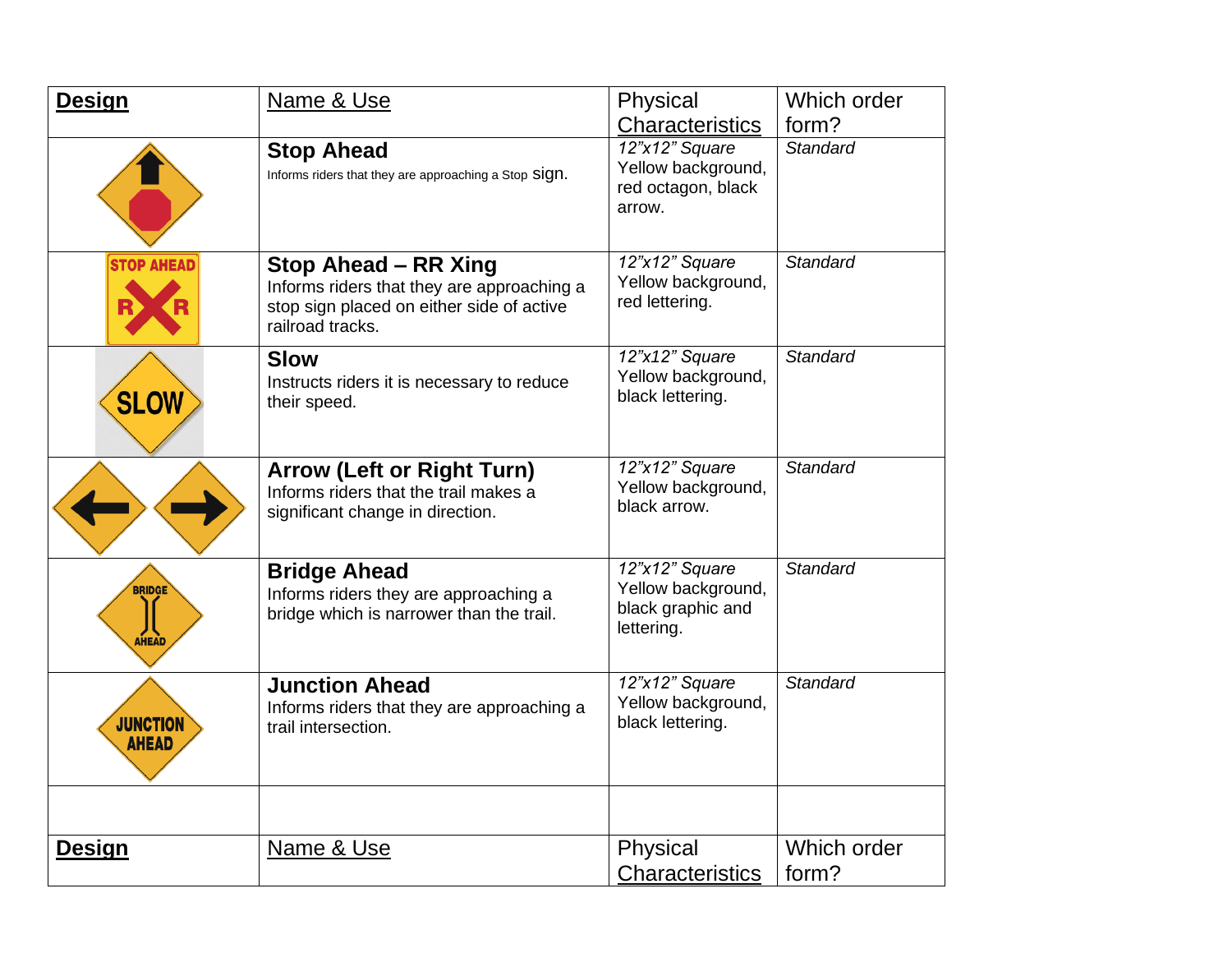| <b>STEEP</b><br><b>HILL</b>                                           | <b>Steep Hill</b><br>Informs riders that they are approaching a<br>section of trail with a steep uphill or downhill<br>grade.                                                                                      | 12"x12" Square<br>Yellow background,<br>black lettering.                | <b>Standard</b>      |
|-----------------------------------------------------------------------|--------------------------------------------------------------------------------------------------------------------------------------------------------------------------------------------------------------------|-------------------------------------------------------------------------|----------------------|
| <b>BLIND</b><br><b>HILL</b>                                           | <b>Blind Hill</b><br>Informs riders that they are approaching a<br>section of trail with a reduced line of sight in<br>both directions.                                                                            | 12"x12" Square<br>Yellow background,<br>black lettering.                | <b>Standard</b>      |
| <b>ICE</b><br>333                                                     | <b>Ice</b><br>Informs riders that they are approaching a<br>section of trail that may be ice covered and<br>slippery, proceed with caution.                                                                        | 12"x12" Square<br>Yellow background,<br>black graphic and<br>lettering. | <b>Standard</b>      |
| YIELD<br>TO.<br><b>ISIOISI</b><br><b>ANY PLACE</b><br><b>ANY TIME</b> | <b>Yield To Groomer - Any Place,</b><br><b>Any Time</b><br>Informs riders that they may encounter a<br>piece of trail grooming equipment at any<br>time and that they must yield the right of<br>way when they do. | 12"x12" Square<br>Yellow background,<br>black graphic and<br>lettering. | <b>Standard</b>      |
| <b>SLOW</b><br><b>LOGGING</b><br><b>OPERATION</b>                     | <b>Slow Logging Operation</b><br>Informs riders that a logging operation is<br>taking place in and along the trail ahead,<br>and that trucks, equipment and debris may<br>be in the trail.                         | 12"x12" Square<br>Yellow background,<br>black graphic and<br>lettering. | <b>Standard</b>      |
| <b>SKIERS ON TRAIL</b>                                                | <b>Skiers on Trail</b><br>Informs riders that they can expect to see<br>skiers on the trail. Used in areas where<br>landowners and others frequently utilize a<br>particular section of trail.                     | 12"x12" Square<br>Yellow background,<br>black graphic and<br>lettering. | <b>Standard</b>      |
| <u>Design</u>                                                         | Name & Use                                                                                                                                                                                                         | Physical<br>Characteristics                                             | Which order<br>form? |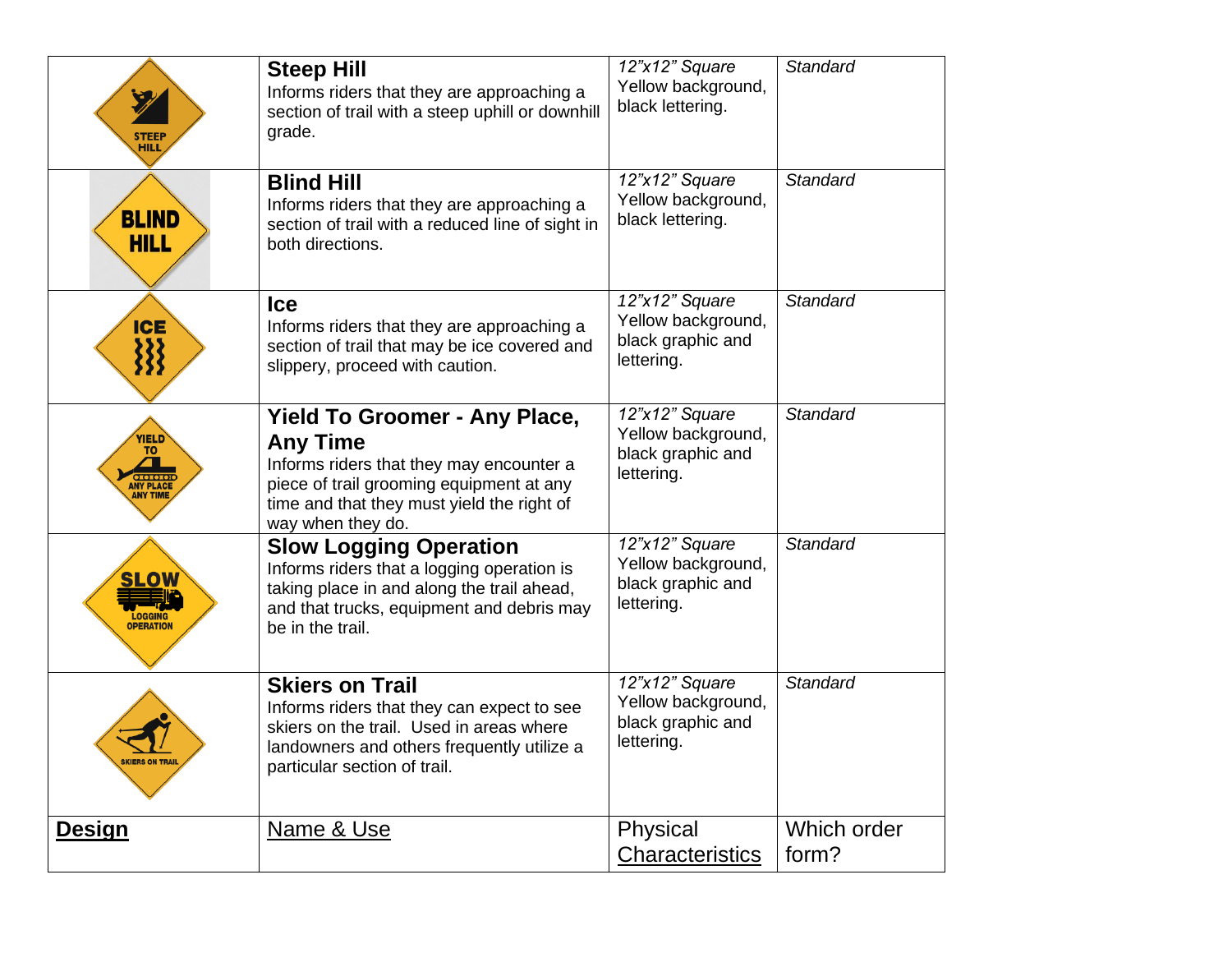|                                                         | <b>Left/Right Hazard Marker</b><br>Identifies a fixed object hazard along the<br>side of the trail. This is used any time the<br>fixed object narrows the normal width of the<br>trail such as bridge railings. The stripes<br>slope downward towards the trail.               | 6"x12" Rectangle<br>Yellow background,<br>black stripes. | <b>Standard</b>      |
|---------------------------------------------------------|--------------------------------------------------------------------------------------------------------------------------------------------------------------------------------------------------------------------------------------------------------------------------------|----------------------------------------------------------|----------------------|
| WILDLIFE<br><b>IN TRAIL</b>                             | <b>Wildlife In Trail</b><br>Informs riders that they can expect to see<br>wildlife on the trail. Used in areas where<br>turkeys, deer and moose cross and walk<br>along the trail frequently throughout the<br>winter.                                                         | 12"x12" Square<br>Yellow background,<br>black lettering. | <b>Standard</b>      |
| TRAI                                                    | <b>Trail Logo</b><br>Informs riders that they are in fact on a<br>VAST trail. Also used to inform other users<br>that they are on a VAST trail and can<br>expect snowmobile traffic. Generally used<br>on sections of trail that travel along the side<br>of a public highway. | 12"x12" Square<br>Yellow background,<br>black lettering. | <b>Standard</b>      |
| <b>PUBLIC</b><br><b>HIGHWAY</b><br><b>KEEP</b><br>RIGHT | <b>Public Highway - Keep Right</b><br>Informs riders they are traveling along a<br>public highway and must stay as far to the<br>right as possible.                                                                                                                            | 12"x12" Square<br>Yellow background,<br>black lettering. | <b>Standard</b>      |
| <b>X-ING</b>                                            | <b>Snowmobile Crossing</b><br>Informs motorists on public highways that<br>they are approaching an intersection with a<br>snowmobile trail, and that there will likely be<br>snowmobiles trying to cross the highway.                                                          | 18"x18" Square<br>Yellow background,<br>black lettering. | <b>Standard</b>      |
|                                                         |                                                                                                                                                                                                                                                                                |                                                          |                      |
| <b>Design</b>                                           | Name & Use                                                                                                                                                                                                                                                                     | Physical<br>Characteristics                              | Which order<br>form? |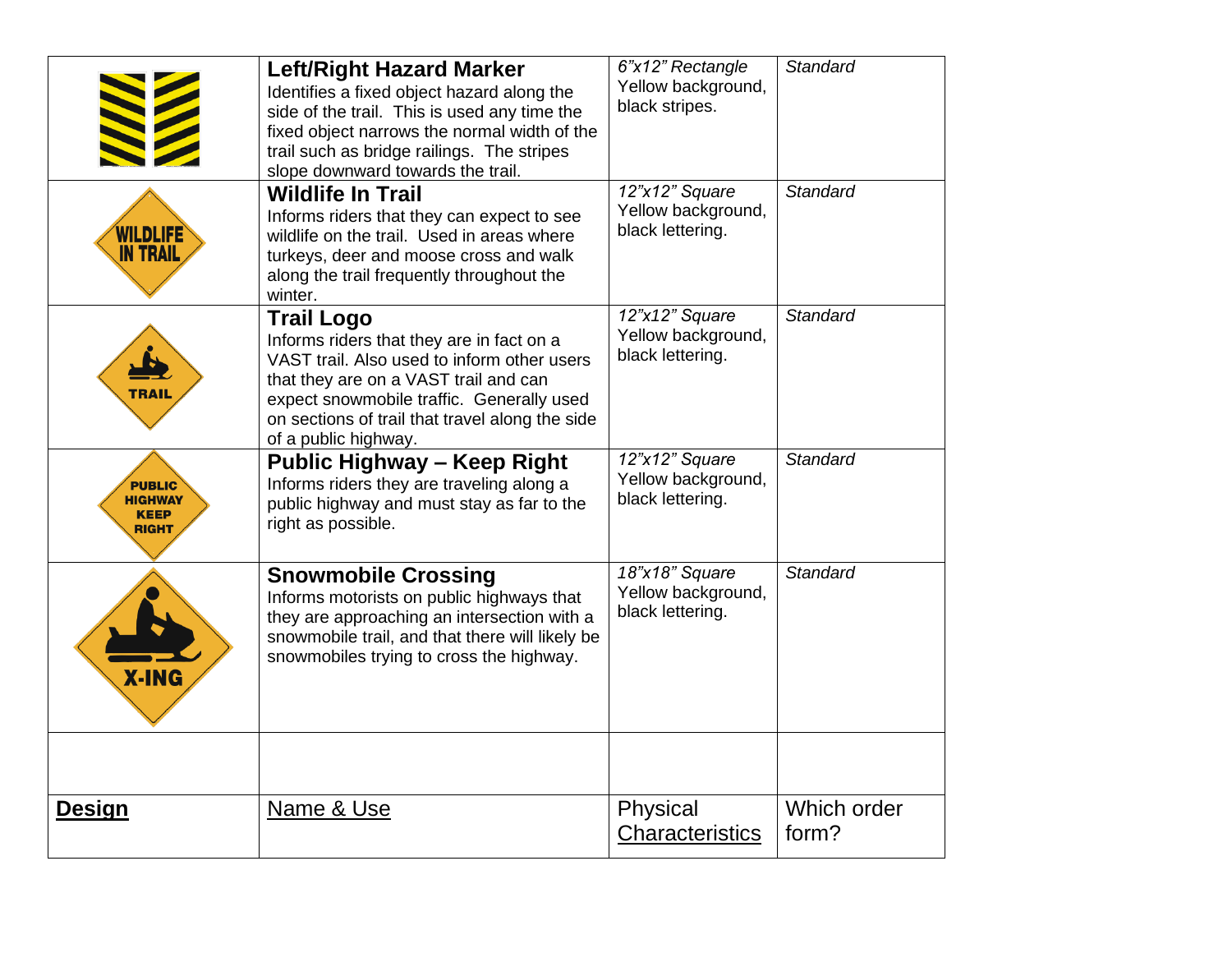| <b>ROAD</b><br><b>OPENED</b><br>T0<br><mark>NOWMOBILE</mark> S<br>Per 23 VSA<br>\$3206 (b)(4)<br>ىغ                              | <b>Road Open To Snowmobiles</b><br>Informs motorists that snowmobiles may be<br>present on road. Also lets riders know that<br>the road is open for snowmobile travel in<br>case other trail markings get knocked over<br>etc.                            | 12"x18" Square<br>Yellow background,<br>black graphic and<br>lettering.                | Email<br>Ken@vtvast.org,<br>made to order |
|----------------------------------------------------------------------------------------------------------------------------------|-----------------------------------------------------------------------------------------------------------------------------------------------------------------------------------------------------------------------------------------------------------|----------------------------------------------------------------------------------------|-------------------------------------------|
| <b>EXIT</b><br>RIGHT                                                                                                             | <b>Exit Right</b><br>Informs riders that the trail will exit the<br>roadway it is traveling down and turn to the<br>right.                                                                                                                                | 12"x12" Square<br>Yellow background,<br>black lettering.                               | <b>Standard</b>                           |
| <b>EXIT</b><br><b>LEFT</b>                                                                                                       | <b>Exit Left</b><br>Informs riders that the trail will exit the<br>roadway it is traveling down and turn to the<br>left.                                                                                                                                  | 12"x12" Square<br>Yellow background,<br>black lettering.                               | <b>Standard</b>                           |
| <b>VAST TRAIL</b><br><b>ENDS HERE</b><br><b>NO ICE IS SAFE ICE</b><br><b>RIDER ASSUMES ALL RISK AND</b><br>ITY BEYOND THIS POINT | <b>Trail Ending Signage (3)</b><br>Placed at trail terminus which is a body of<br>water to inform riders that the VAST Trail<br>has ended. Travel beyond this point is at the<br>rider's own risk per the agreement they<br>signed when purchasing a TMA. | 18"x24" Rectangle<br>Fluorescent<br>yellowgreen<br>background with<br>black lettering. | Email<br>Ken@vtvast.org,<br>made to order |
|                                                                                                                                  |                                                                                                                                                                                                                                                           |                                                                                        |                                           |
|                                                                                                                                  |                                                                                                                                                                                                                                                           |                                                                                        |                                           |
| <b>Design</b>                                                                                                                    | Name & Use                                                                                                                                                                                                                                                | Physical<br>Characteristics                                                            | Which order<br>form?                      |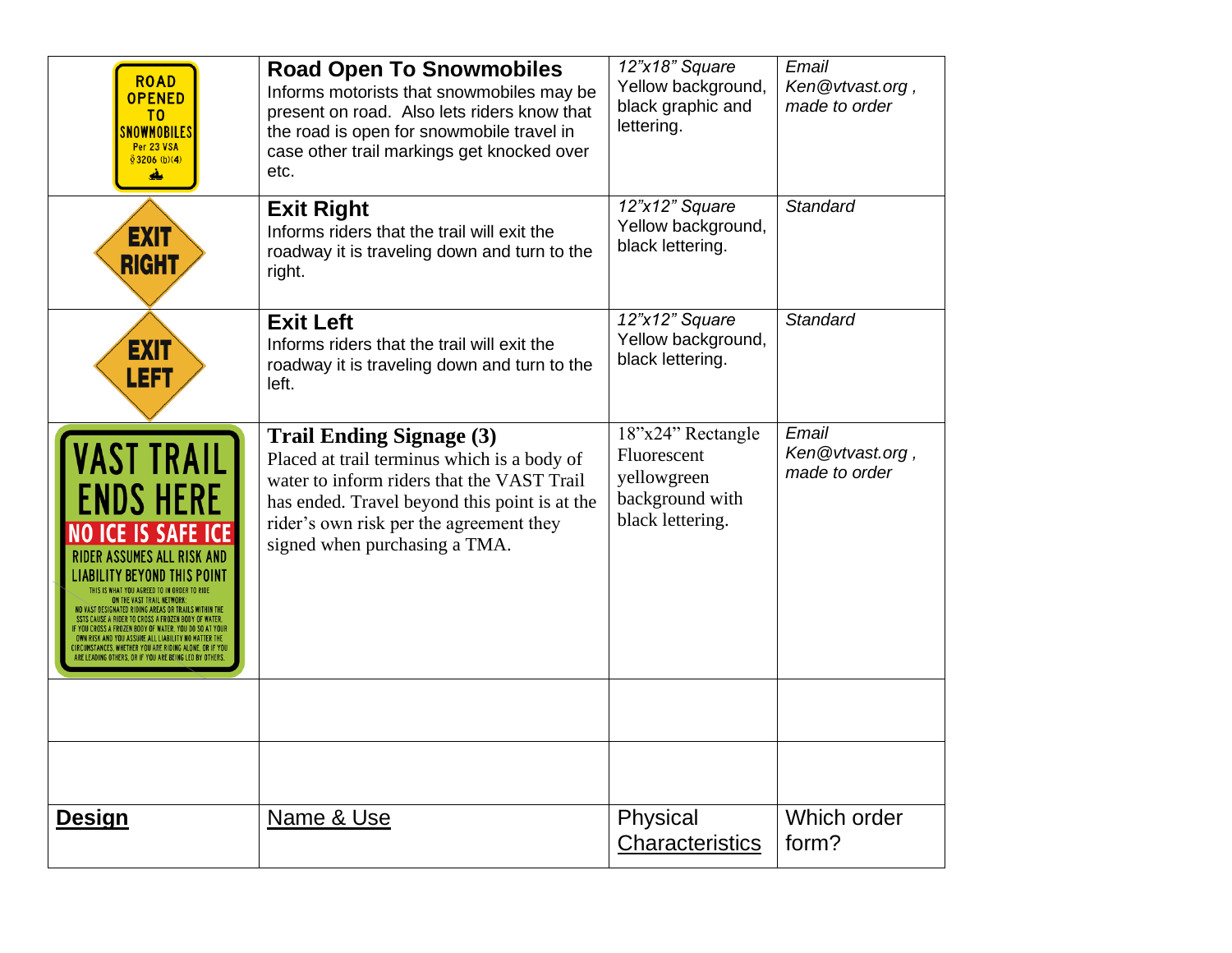| VAST<br>TRAIL<br><b>ENDS</b><br><b>AHEAD</b> | <b>Trail Ending Signage (2)</b><br>Placed approximately 300 feet prior to sign<br>$#1$ or $#3$ to inform riders that the trail<br>terminus is near and they must take<br>appropriate action.                                                                                                                                                                              | 18"x12" Rectangle<br>Fluorescent yellow-<br>green background<br>with black lettering.            | Email<br>Ken@vtvast.org,<br>made to order |
|----------------------------------------------|---------------------------------------------------------------------------------------------------------------------------------------------------------------------------------------------------------------------------------------------------------------------------------------------------------------------------------------------------------------------------|--------------------------------------------------------------------------------------------------|-------------------------------------------|
| VAST<br>TRAIL<br><b>ENDS</b><br><b>HERE</b>  | <b>Trail Ending Signage (1)</b><br>Placed at trail terminus to inform riders that<br>the VAST Trail has ended. Travel beyond<br>this point may be subject to trespassing.                                                                                                                                                                                                 | 18"x12" Rectangle<br>Fluorescent yellow-<br>green background<br>with black lettering.            | Email<br>Ken@vtvast.org,<br>made to order |
|                                              | <b>Green/Orange Arrow</b><br>Used on sign stakes in fields and other open<br>areas as well as on signboards or trees to point<br>riders in the proper direction as well as to<br>reassure them they are following a designated<br>VAST trail. Green arrows are used to mark<br>corridor trails and orange arrows are used to<br>mark secondary and feeder trails.         | 7"x9" Diamond<br>Green with white<br>arrow.<br>7"x9" Diamond<br>Orange with white<br>arrow.      | <b>Standard</b>                           |
|                                              | <b>Green/Orange Pennant</b><br>Used on sign stakes in fields and other open<br>areas or on fence posts or trees in the woods to<br>clearly mark the boundaries of the trail and let<br>riders know they are following a designated<br>VAST trail. Green pennants are used to mark<br>corridor trails and orange pennants are used to<br>mark secondary and feeder trails. | 12"x9" Triangle<br>Fluorescent green<br>vinyl.<br>9"x6" Triangle<br>Fluorescent orange<br>vinyl. | <b>Standard</b>                           |
|                                              |                                                                                                                                                                                                                                                                                                                                                                           |                                                                                                  |                                           |
| <b>Design</b>                                | Name & Use                                                                                                                                                                                                                                                                                                                                                                | Physical<br>Characteristics                                                                      | Which order<br>form?                      |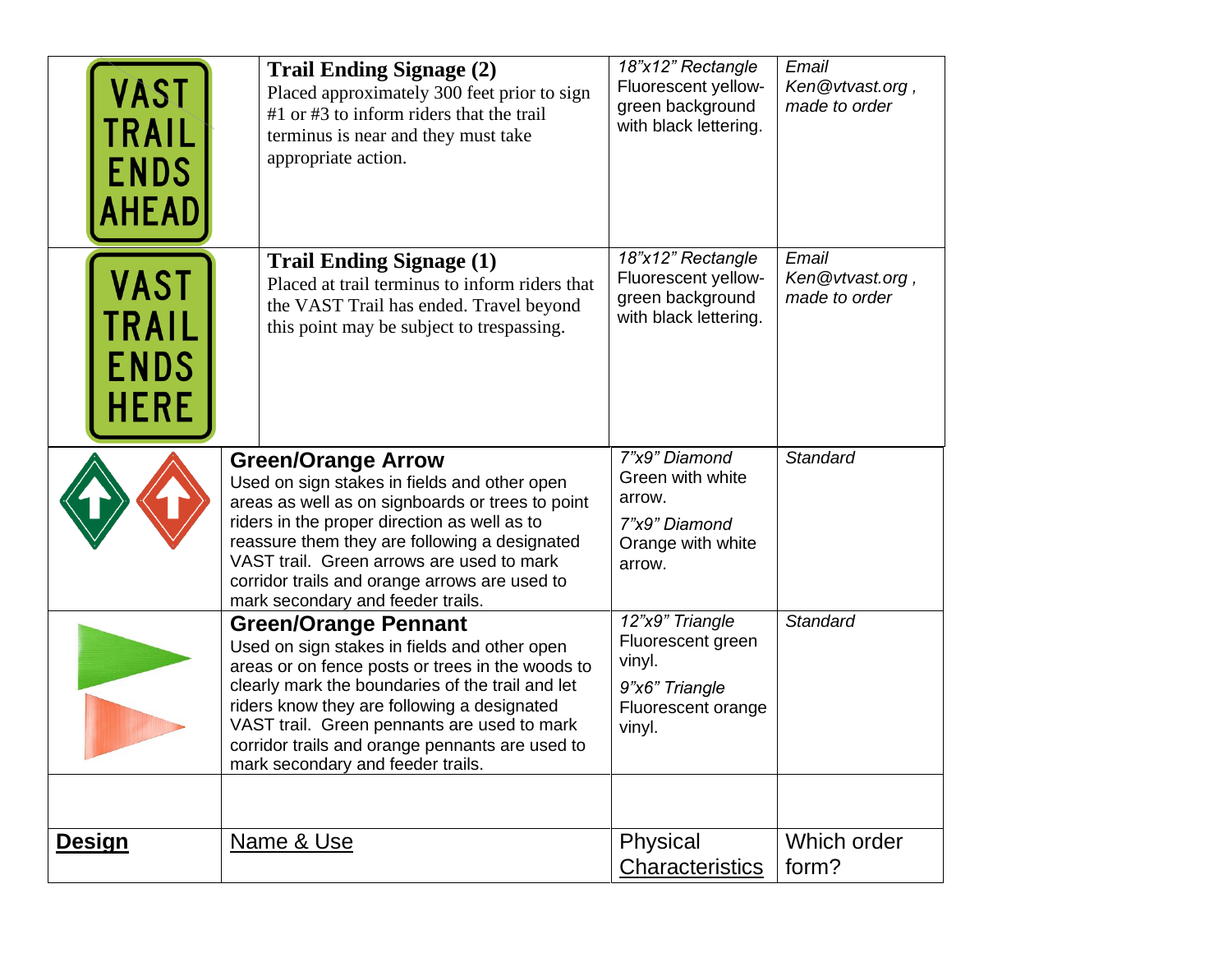| <b>STAY</b><br><b>STAY</b><br><b>ON</b><br>ON<br><b>TRAIL</b><br><b>TRAIL</b> | <b>Green/Orange Stay On Trail</b><br>Used on sign stakes to remind riders to stay on<br>the designated trail. Green signs are used to<br>mark corridor trails and orange signs are used to<br>mark secondary and feeder trails.<br><b>Reflector</b><br>Used on sign stakes in fields and on trees in<br>wooded areas to identify the edges of the trail in<br>the dark. Lights from snowmobiles and<br>grooming equipment illuminate the reflector<br>which helps operators identify the edge of the<br>trail ahead. | 6"x8" Rectangle<br>Green with white<br>lettering.<br>6"x8" Rectangle<br>Orange with white<br>lettering.<br>2"x2" Square<br>White reflective<br>3-M sheeting. | Standard<br>Standard |
|-------------------------------------------------------------------------------|----------------------------------------------------------------------------------------------------------------------------------------------------------------------------------------------------------------------------------------------------------------------------------------------------------------------------------------------------------------------------------------------------------------------------------------------------------------------------------------------------------------------|--------------------------------------------------------------------------------------------------------------------------------------------------------------|----------------------|
|                                                                               | Food<br>Informs riders that there is a<br>location that sells food ahead.                                                                                                                                                                                                                                                                                                                                                                                                                                            | 6"x6" Square<br>Blue background with<br>white graphic and<br>lettering.                                                                                      | Standard             |
|                                                                               | <b>Fuel</b><br>Informs riders that there is a<br>location that sells fuel ahead.                                                                                                                                                                                                                                                                                                                                                                                                                                     | 6"x6" Square<br>Blue background with<br>white graphic and<br>lettering.                                                                                      | Standard             |
|                                                                               | <b>Fuel/Food</b><br>Informs riders that there is a<br>location that sells food & fuel<br>ahead.                                                                                                                                                                                                                                                                                                                                                                                                                      | 6"x6" Square<br>Blue background with<br>white graphic and<br>lettering.                                                                                      | <b>Standard</b>      |
| REPAIRS                                                                       | <b>Repairs</b><br>Informs riders that there is a<br>location that repairs snowmobiles<br>ahead.                                                                                                                                                                                                                                                                                                                                                                                                                      | 6"x6" Square<br>Blue background with<br>white graphic and<br>lettering.                                                                                      | Standard             |
| <b>ODGING</b>                                                                 | Lodging<br>Informs riders that there is a<br>location that provides a place to<br>stay ahead.                                                                                                                                                                                                                                                                                                                                                                                                                        | 6"x6" Square<br>Blue background with<br>white graphic and<br>lettering.                                                                                      | Standard             |
|                                                                               |                                                                                                                                                                                                                                                                                                                                                                                                                                                                                                                      |                                                                                                                                                              |                      |
| <b>Design</b>                                                                 | Name & Use                                                                                                                                                                                                                                                                                                                                                                                                                                                                                                           | Physical<br><b>Characteristics</b>                                                                                                                           | Which order<br>form? |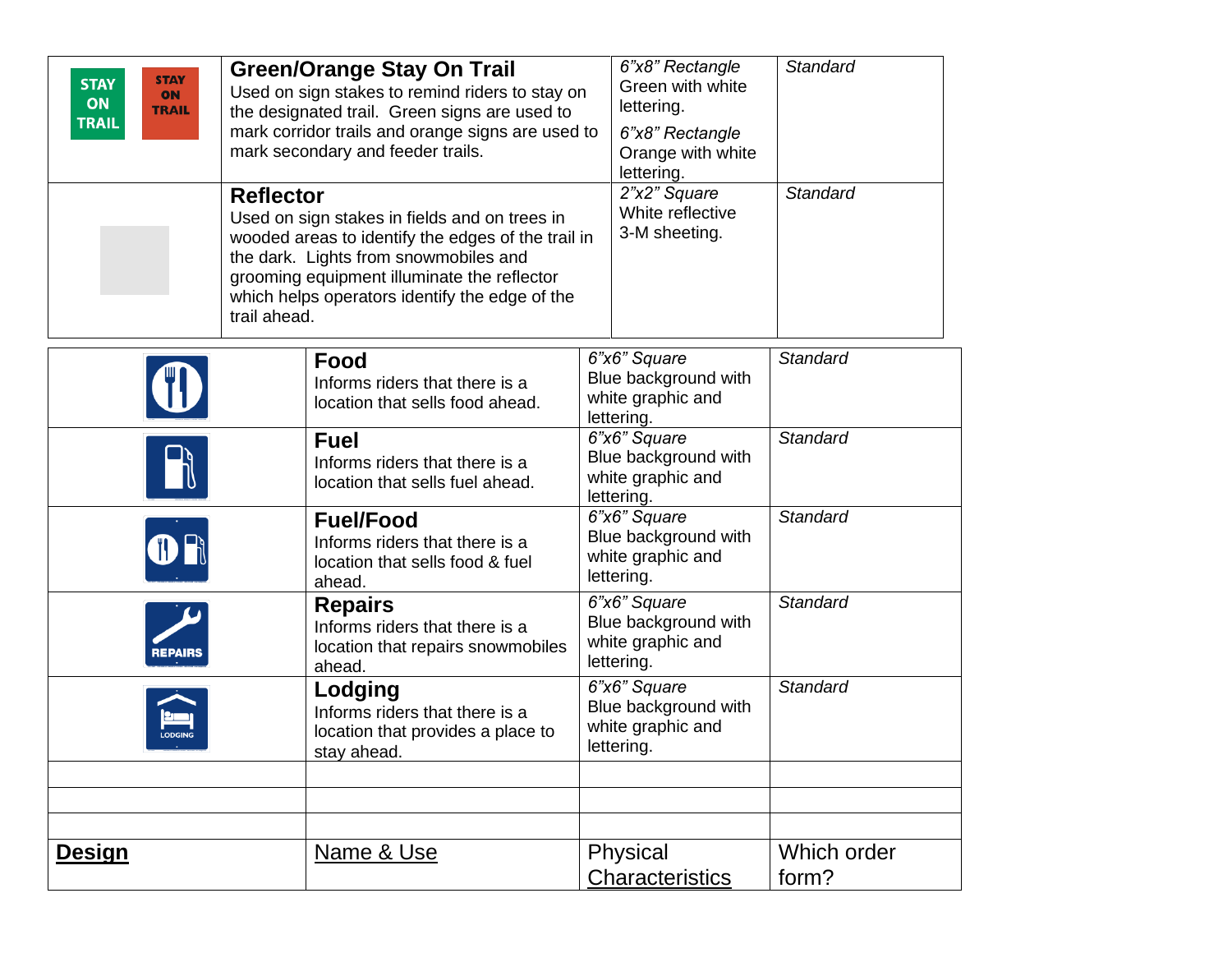|                                                      | <b>Phone</b><br>Informs riders that there is a<br>location that has a pay phone for<br>emergencies ahead. This is<br>quickly becoming an obsolete<br>sign with the invention of cellular<br>phones.                                            | 6"x6" Square<br>Blue background with<br>white graphic and<br>lettering.   | Standard                              |
|------------------------------------------------------|------------------------------------------------------------------------------------------------------------------------------------------------------------------------------------------------------------------------------------------------|---------------------------------------------------------------------------|---------------------------------------|
| <b>PARKING</b><br><b>SNOWMOBILES</b>                 | <b>Snowmobile Parking</b><br>Informs riders where to park their<br>snowmobiles when they arrive at<br>an establishment.                                                                                                                        | 6"x6" Square<br>Blue background with<br>white graphic and<br>lettering.   | <b>Standard</b>                       |
| PARKING<br><b>VEHICLES</b><br><b>AND</b><br>TRAILERS | <b>Vehicle and Trailer</b><br><b>Parking</b><br>Small sign helps direct riders<br>where to park at access areas.                                                                                                                               | 6"x6" Square<br>Blue background with<br>white graphic and<br>lettering.   | Standard                              |
|                                                      | <b>Services Arrow</b><br>Directs riders in the proper<br>direction in order to access any of<br>the services indicated on the<br>signs above.                                                                                                  | 6"x6" Square<br>Blue background with<br>white graphic and<br>lettering.   | <b>Standard</b>                       |
| <b>VAST</b><br><b>TRAIL ACCESS</b><br><b>PARKING</b> | <b>VAST Trail Access</b><br><b>Parking</b><br>Used to inform riders there is an<br>official VAST Trail Access<br>Parking Area where they can<br>park their trucks and trailers,<br>unload their machines and<br>access an official VAST trail. | 24"x24" Square<br>Blue background with<br>white graphic and<br>lettering. | Email Ken@vtvast.org<br>made to order |
|                                                      |                                                                                                                                                                                                                                                |                                                                           |                                       |
| <b>Design</b>                                        | Name & Use                                                                                                                                                                                                                                     | Physical<br>Characteristics                                               | Which order<br>form?                  |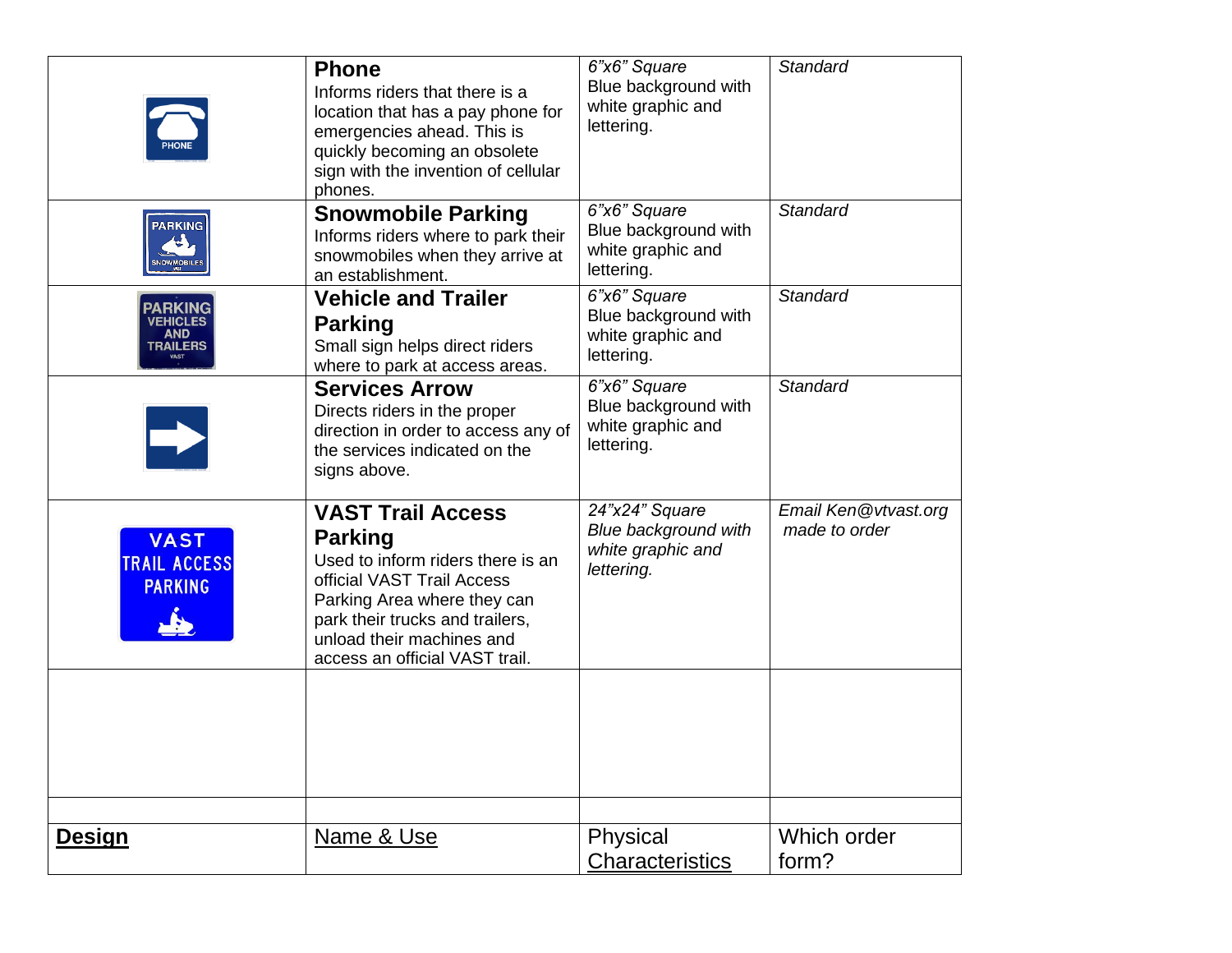| VT Route 105)<br>-Ferdinand-<br>Trail 114/102C<br><b>Brighton Snowmobile Club</b><br><b>Road Crossing Example</b> | 911 Road Crossing Sign<br>Can be placed at road crossings<br>to provide snowmobilers traveling<br>on the VAST trail system with<br>information that could potentially<br>help them in an emergency or if<br>they are lost.                     | 6"x9" aluminum sign<br>with printed decal on<br>reflective background.                                    | 911 road crossing<br>order form |
|-------------------------------------------------------------------------------------------------------------------|------------------------------------------------------------------------------------------------------------------------------------------------------------------------------------------------------------------------------------------------|-----------------------------------------------------------------------------------------------------------|---------------------------------|
| <b>YOUR TOWN</b><br><b>YOUR TOWN</b>                                                                              | <b>Green/Orange Custom</b><br><b>Directional</b><br>Used on signboards to inform<br>riders what towns are in each<br>direction. Green signs are used<br>to mark corridor trails and orange<br>are used to mark secondary and<br>feeder trails. | 2"x12" Rectangle<br>Green with white<br>lettering.<br>2"x12" Rectangle<br>Orange with white<br>lettering. | <b>Standard</b>                 |
| <u>mi.</u><br>mi.                                                                                                 | <b>Green/Orange Distance</b><br><b>Marker</b><br>Informs riders how far it is to the<br>next location. Green signs are<br>used to mark corridor trails and<br>orange are used to mark<br>secondary and feeder trails.                          | 4"x2" Rectangle<br>Green with white<br>lettering.<br>4"x2" Rectangle<br>Orange with white<br>lettering.   | <b>Standard</b>                 |
| <b>WN 87</b>                                                                                                      | <b>Junction Marker</b><br>Informs riders of the location they<br>are at in reference to the VAST<br>Trail Map.                                                                                                                                 | 8"x5" Rectangle<br>Black background with<br>white lettering.                                              | <b>Standard</b>                 |
| $\frac{1}{2}$ <i>VAST</i>                                                                                         | <b>Route Logo</b><br>Informs riders what corridor trail<br>number they are on in reference<br>to the VAST Trail Map. (orange<br>available for secondary trails)                                                                                | 8"x12" Rectangle<br>Green background<br>with white graphics<br>and lettering.                             | <b>Standard</b>                 |
| <u>Design</u>                                                                                                     | <u>Name &amp; Use</u>                                                                                                                                                                                                                          | Physical<br><b>Characteristics</b>                                                                        | Which order<br>form?            |